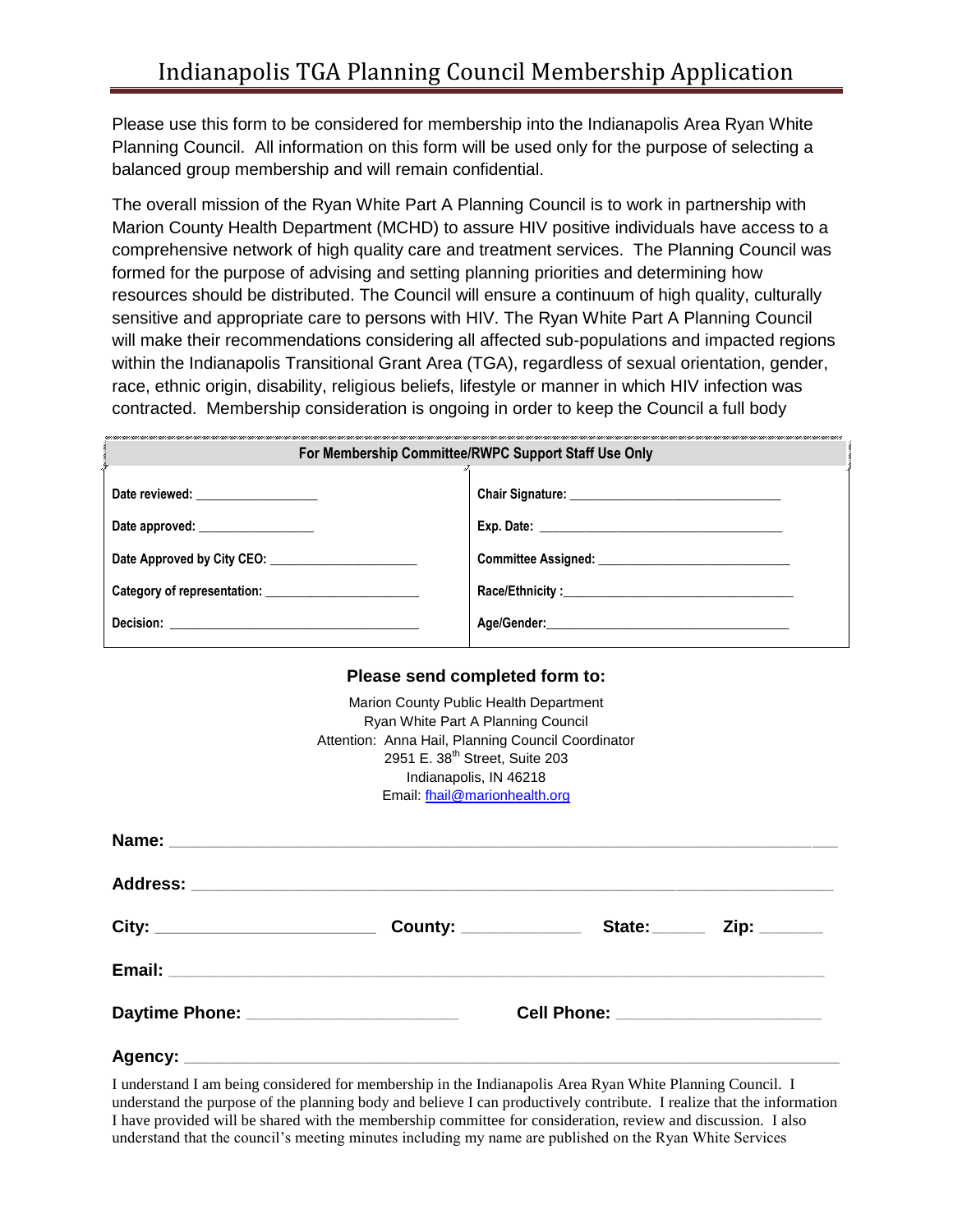## Indianapolis TGA Planning Council Membership Application

website. By signing this document I agree to the aforementioned. This application is valid ONLY when is signed and dated

#### **Signature:** \_\_\_\_\_\_\_\_\_\_\_\_\_\_\_\_\_\_\_\_\_\_\_\_\_\_\_\_\_\_\_\_\_\_\_\_\_\_\_\_\_\_\_\_\_\_\_\_\_\_\_\_\_\_\_\_\_\_\_\_\_\_\_\_\_\_\_\_\_\_\_\_\_\_\_\_\_\_\_\_\_\_\_\_\_\_\_\_\_\_\_\_\_\_\_\_\_\_\_ **Date:**

 $\mathcal{L}_\text{max}$  and  $\mathcal{L}_\text{max}$  and  $\mathcal{L}_\text{max}$  and  $\mathcal{L}_\text{max}$ 

Please help us ensure that the planning body mirrors the HIV positive population in the Indianapolis TGA by providing the following information. The information you provide will be kept highly confidential.

### **I am**

| A person living with HIV/AIDS                                                              |                         | Yes            | $\Box$ No            |                                 |
|--------------------------------------------------------------------------------------------|-------------------------|----------------|----------------------|---------------------------------|
| Please check all that apply                                                                |                         |                |                      |                                 |
| l am:                                                                                      |                         | My age is:     |                      |                                 |
| $\Box$ Male                                                                                |                         |                | $\Box$ Less than 13  | $\Box$ 40 – 49 years            |
| $\Box$ Female                                                                              |                         |                | $\Box$ 13 – 19 years | $\Box$ 50 – 59 years            |
| $\Box$ Transgender                                                                         |                         |                | $\Box$ 20 – 29 years | $\Box$ 60 and over              |
|                                                                                            |                         | $\Box$ 30 - 39 |                      |                                 |
| My ethnicity is:                                                                           | My race is:             |                |                      |                                 |
| $\Box$ Non – Hispanic / Latino                                                             | $\Box$ White            |                |                      | $\Box$ Native American          |
| $\Box$ Hispanic / Latino                                                                   | $\Box$ African          |                |                      | $\Box$ Asian / Pacific Islander |
|                                                                                            | $\Box$ African American |                |                      | $\Box$ Other:                   |
| I have interest or experience in the following areas that I can contribute to the Council: |                         |                |                      |                                 |

| $\Box$ Health care needs of men of color who have sex with men    | $\Box$ Women's health care needs    |
|-------------------------------------------------------------------|-------------------------------------|
| $\Box$ Health care needs of white men who have sex with men       | $\Box$ Children's health care needs |
| $\Box$ Social services, including housing and homeless services   | $\Box$ Youth's health care needs    |
| $\Box$ Needs of formerly incarcerated people living with HIV/AIDS | $\Box$ Mental health services       |
| $\Box$ Health care needs of injecting drug users                  | $\Box$ Substance abuse services     |
| $\Box$ Outpatient primary medical care                            | $\Box$ Immigrant / refugee health   |
| $\Box$ Other non – medical support services                       |                                     |

Are you, your spouse/partner or family member an employee, board member, or contractor of any Marion County Public Health Department / Ryan White funded provider or grantee?

 $\Box$  Yes  $\Box$  No If yes, please indicate those providers or grantees affiliated with:

 $\_$  , and the state of the state of the state of the state of the state of the state of the state of the state of the state of the state of the state of the state of the state of the state of the state of the state of the

 $\_$  , and the state of the state of the state of the state of the state of the state of the state of the state of the state of the state of the state of the state of the state of the state of the state of the state of the

 $\_$  , and the state of the state of the state of the state of the state of the state of the state of the state of the state of the state of the state of the state of the state of the state of the state of the state of the

\_\_\_\_\_\_\_\_\_\_\_\_\_\_\_\_\_\_\_\_\_\_\_\_\_\_\_\_\_\_\_\_\_\_\_\_\_\_\_\_\_\_\_\_\_\_\_\_\_\_\_\_\_\_\_\_\_\_\_\_\_\_\_\_\_\_\_\_\_\_\_\_\_\_\_\_\_\_\_\_\_\_\_\_\_\_\_\_\_\_\_\_\_\_\_\_\_\_\_\_\_\_\_\_\_\_\_\_\_\_\_\_\_\_\_\_\_\_\_\_\_\_\_\_\_\_\_\_\_\_\_\_\_\_\_\_\_\_\_\_\_\_\_\_\_\_\_\_\_\_\_\_\_\_\_\_\_\_ \_\_\_\_\_\_\_\_\_\_\_\_\_

Please provide a brief statement describing why you would be appropriate member of this planning body: